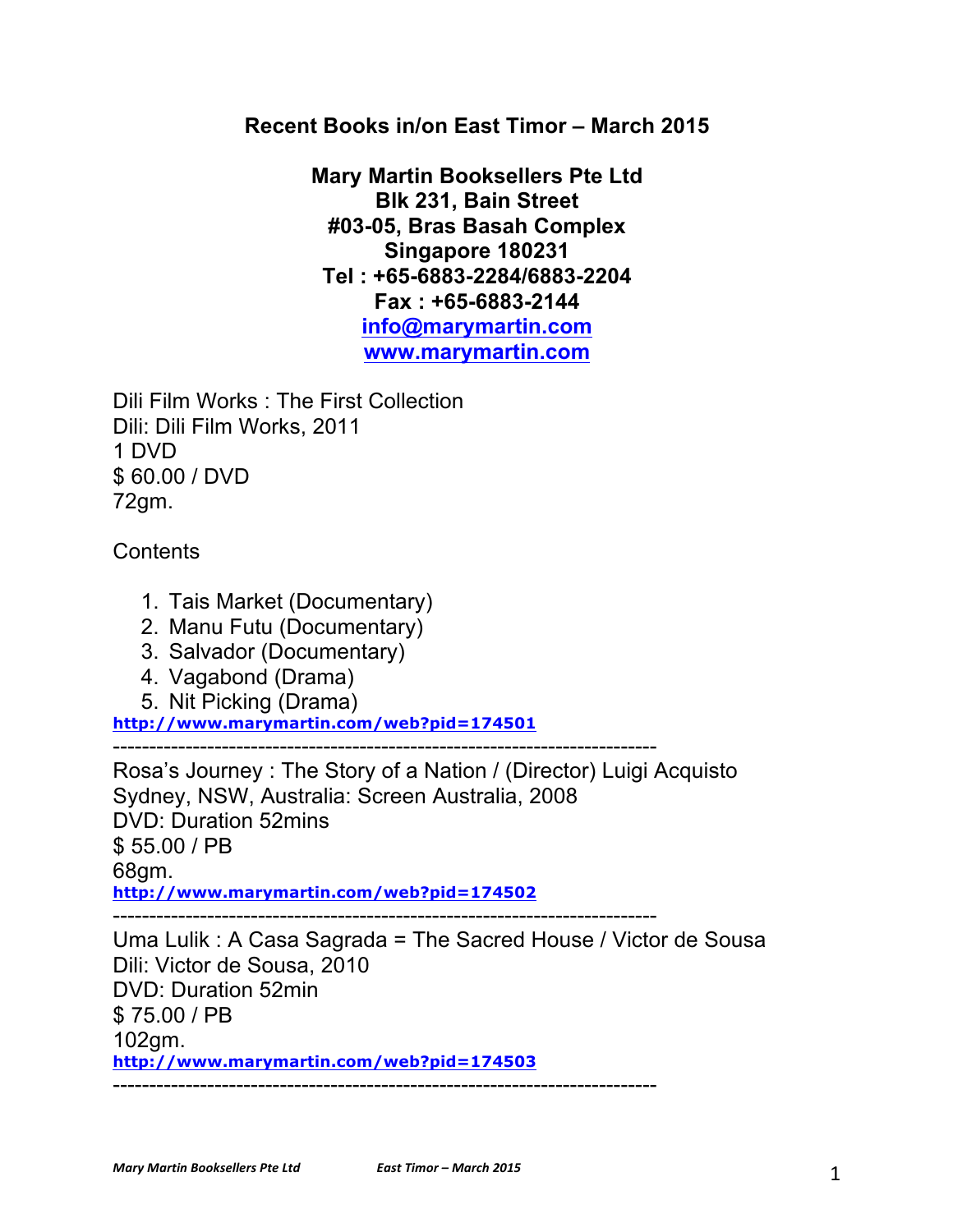Kriadu : The story of the battle of Timor during WW2 Dili: Fair Trade Films Production for the Dare Memorial Museum and Café, 2014 DVD: Duration 37min \$ 50.00 / PB 76gm. **http://www.marymartin.com/web?pid=174504** ---------------------------------------------------------------------------

East Timor : Birth of a Nation : Two one-hour documentaries that look at how a country is born, literally from the ashes of past Lindfield, NSW, Australia: Film Australia, 2002 DVD: Duration 2x55 minutes \$ 60.00 / PB 72gm. **http://www.marymartin.com/web?pid=174506**

Haklibur Poema Sira Tetun Nian : Edisaun Dahuluk / Atoi no Hercus (Ed) Instituto Nacional de Linguistica INL-UNTL 2008 Dili: Timor Aid, 2008 80p. Tetum Language \$ 25.00 / PB 212gm. **http://www.marymartin.com/web?pid=174508**

Timor Leste : no Mundo e o Mundo and the World / Frederic Durand Dili: Timor Aid/Editions Arkuiris, 2014 71p. in Portuguese and English \$ 25.00 / PB 280gm. **http://www.marymartin.com/web?pid=174509** ---------------------------------------------------------------------------

Livru Tradisaun Aiassa Bunak Bobonaro : Primeira Edisaun (Edisaun Dahuluk) / Jose Andrde da Cruz (Ed) Instituto Nacional de Linguistica INL –UNTL 2008 Dili: Timor Aid, 2008 43p. Tetum Language \$ 30.00 / PB 148gm. **http://www.marymartin.com/web?pid=174510** ---------------------------------------------------------------------------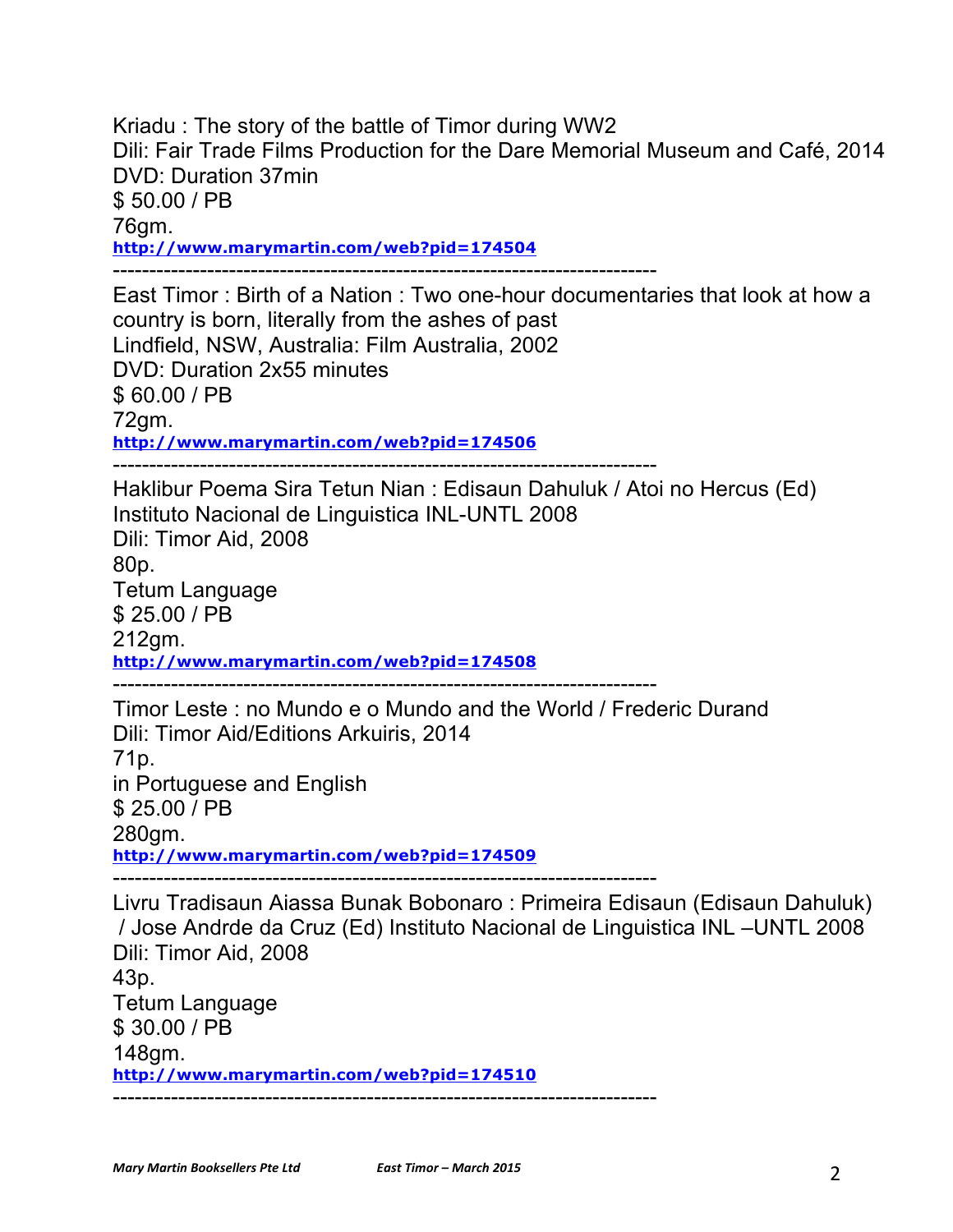Perfil Distritu Baukau / Armindo da Silva (Ed) Dili : Instituto Nacional de Linguistica INL –UNTL, 2008 vi, 80p. Include Bibliography Tetum Language \$ 25.00 244gm. **http://www.marymartin.com/web?pid=174513** ---------------------------------------------------------------------------

Diak Ka Lae? : A Beginner's Tetum Course / Katrina Langford Third Edition Timor-Leste: Katrina Langford, 2014 117p. (Includes 1 CD) Tetum Language \$ 60.00 / PB 360gm. **http://www.marymartin.com/web?pid=174516** ---------------------------------------------------------------------------

Municipios Em Timor-Leste : Uma Segunda Independecia / Antonio Manuel Oliveira Rodrigues Timor-Leste: Antonio Manuel Oliveira Rodrigues, 2014 268p. 9789892045047 In Portuguese \$ 75.00 / PB 690gm. **http://www.marymartin.com/web?pid=174520** ---------------------------------------------------------------------------

Dicionario De Tetum-Portugues / Luis Costa (Ed) Fernando Mao de Ferro Lisboa: Edicoes Colibri/ Faculdade de Letras da Universidade de Lisboa, 2000 354p. 9727721567 In Tetum - Portuguese \$ 90.00 / HB 740gm. **http://www.marymartin.com/web?pid=174524** ---------------------------------------------------------------------------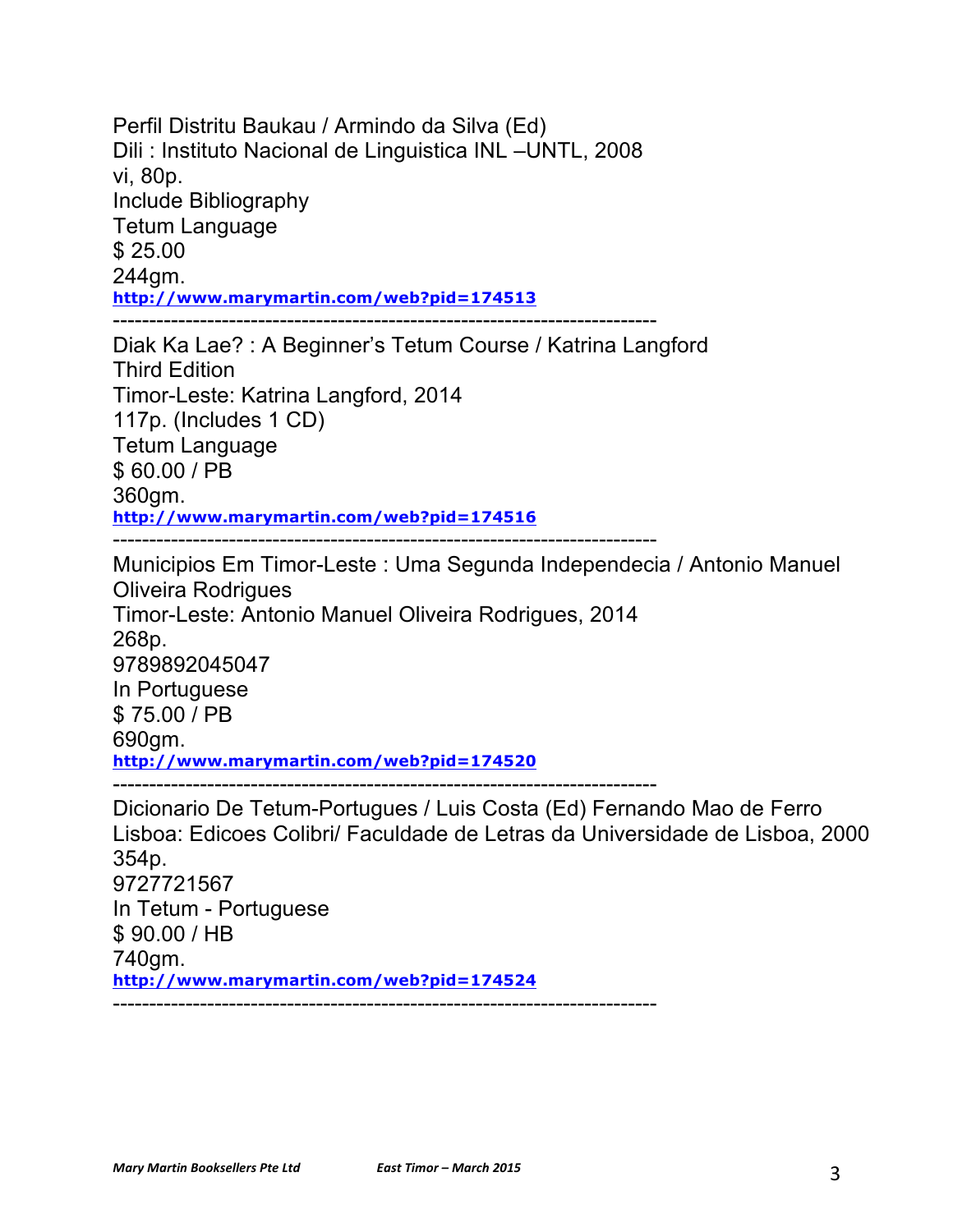Os Antigos Reinos de Timor-Leste : Reys de Lorosay e Reys de Lorothoba, Coroneis e Datos / Dome Carlos Filipe Ximenes Belo, SDB Portugal: Porto Editora, 2013 336p. 9789720096494 In Portuguese \$ 60.00 / PB 620gm. **http://www.marymartin.com/web?pid=174528** ---------------------------------------------------------------------------

Ema Husi Timor-Leste : Tinan Dahuluk Independensia 2002/2003 / Joao Luis Rodgrigues Goncalves Timor-Leste: Joao Luis Rodgrigues Goncalves, 2003 242p. \$ 50.00 / PB 328gm. **http://www.marymartin.com/web?pid=174531** ---------------------------------------------------------------------------

Beloved Land : Stories, Struggles and Secrets from Timor-Leste / Gordon Peake Victoria,Australia: Scribe Publications, 2013 vi, 250p. 9781922070685 \$ 39.50 / PB 354gm. **http://www.marymartin.com/web?pid=174532** ---------------------------------------------------------------------------

Olobai 75 / Domingos de Sousa Timor-Leste: Gráfica Diocesana Baucau, 2003 106p. \$ 24.00 / PB 178gm. **http://www.marymartin.com/web?pid=174537**

---------------------------------------------------------------------------

Viva Timor-Leste Volume II : Essays. Anecdotes. Photos. June 2002 – May 2005 Timor-Leste: Public Information Office (PIO), United Nations Mission of Support in East Timor (UNMISET), 2005 134p. \$ 24.00 / PB 354gm. **http://www.marymartin.com/web?pid=174542** ---------------------------------------------------------------------------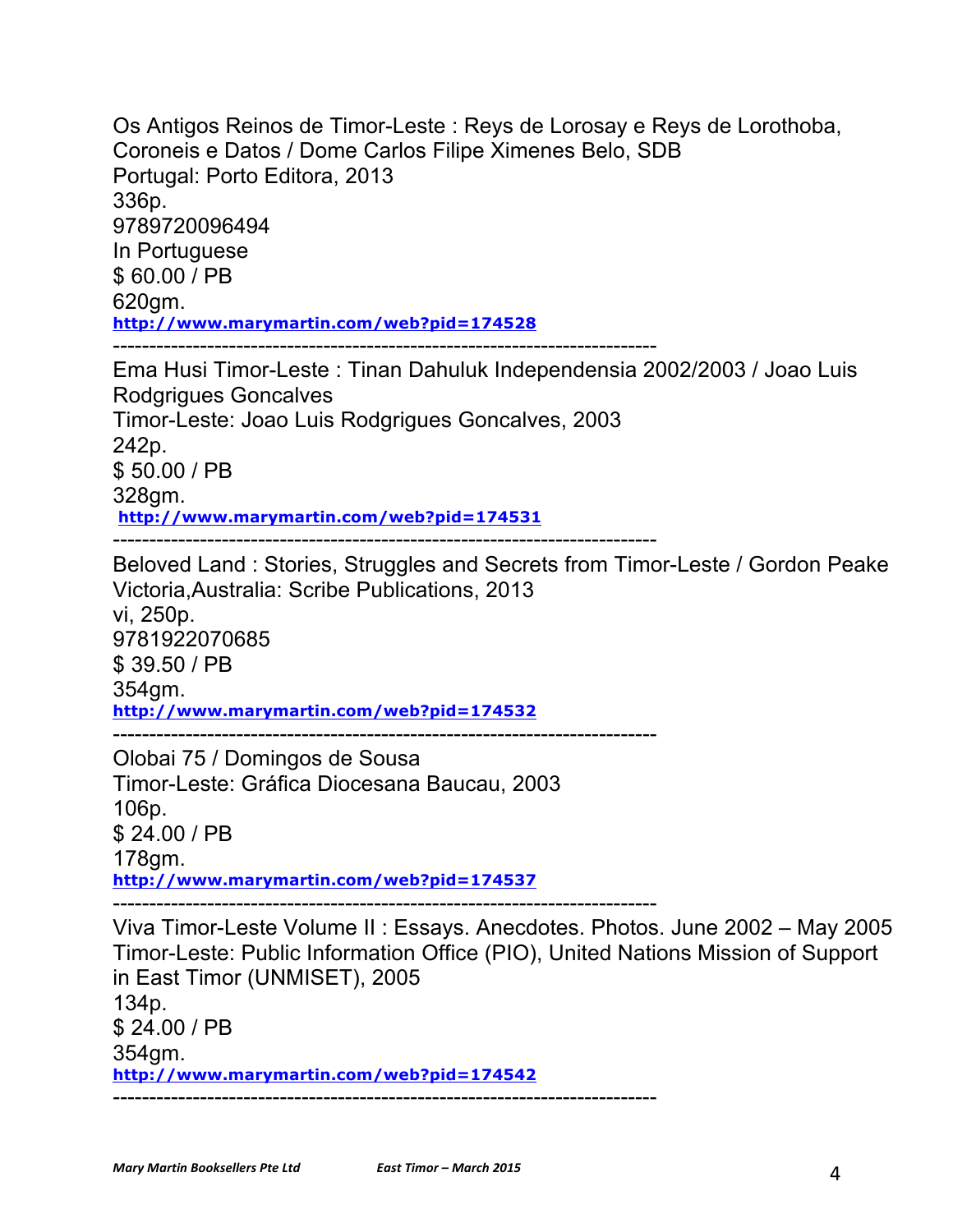Hakerek Tetun tuir Banati : Kursu Ortografia Padronizada nia Edisaun Daruak Dili: Instituto Nacional de Linguistica, 2006 iv, 54p. 1864087102 1. East Timor

2. Language

\$ 30.00 / PB

102gm.

**http://www.marymartin.com/web?pid=174545**

---------------------------------------------------------------------------

Disionariu Badak Disionari Pala : Baikenu-Tetun, Tetun Baikenu / Geoffrey Hull, Ph.D

Dili: Instituto Nacional de Linguistica, 2006

vi, 56p.

1741382211 ; 9781741382211

- 1. East Timor
- 2. Language

\$ 24.00 / PB

128gm.

**http://www.marymartin.com/web?pid=174546**

---------------------------------------------------------------------------

Os Antigos Reinos de Timor-Leste : Reys de Lorosay e Reys de Lorothoba, Coroneis e Datos / Dome Carlos Filipe Ximenes Belo, SDB Bacau: Edicao Tipografia Diocesana Bacau, 2011 478p. Includes Bibliography \$ 70.00 / PB 614gm. **http://www.marymartin.com/web?pid=174553** ---------------------------------------------------------------------------

A Nossa Heranca : Museu e Centro Cultural de Timor-Leste = Our Inheritance : The Museum and Cultural Centre of Timor-Leste / Dili: Timor Aid, 2014 36p. \$ 25.00/ PB 182gm. **http://www.marymartin.com/web?pid=174554** ---------------------------------------------------------------------------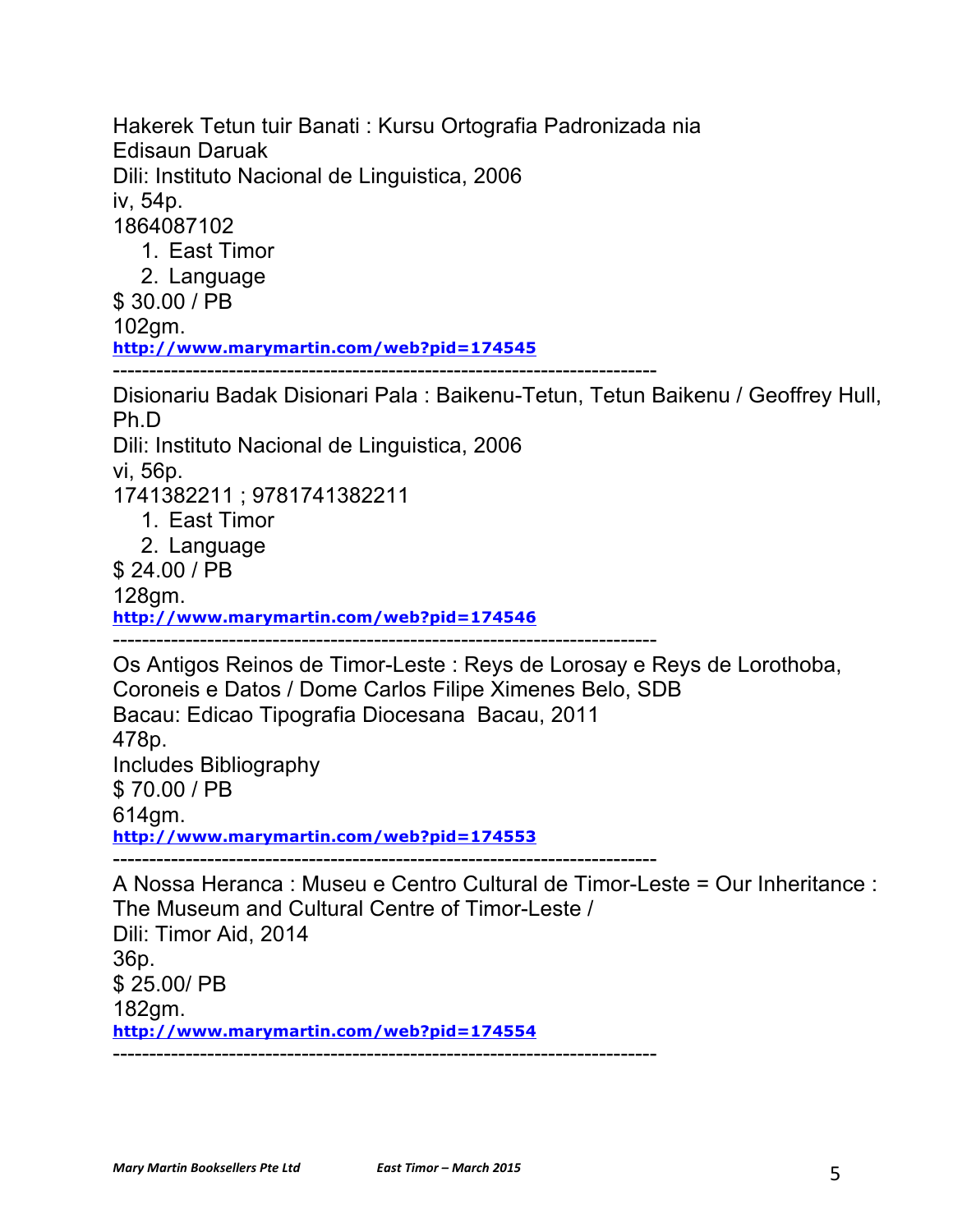As Artes e os Oficios de Timor-Leste : Os Cestos de Maubara / Joanna Barrkman Dili: Timor Aid, 2014 36p. 9789898726056 \$ 25.00 / PB 102gm. **http://www.marymartin.com/web?pid=174555** ---------------------------------------------------------------------------

Barlake Tuir Lisan Emar Makasae-Soba : Estudu Deskritivu Estrutural no Aprosimasaun Semiotika / Louenco Marques da Silva (Ed) Instituto Nacional de Linguistica (UNTL) Dili: Instituto Nacional de Linguistica, 2003 ix, 142p. Include Bibliography \$ 35.00 / PB 242gm. **http://www.marymartin.com/web?pid=174557**

 $-$ 

Atlas De Timor-Leste Porto, Portugal: Porto Editora, 2012 40p. 9789720096364 \$ 25.00 / PB 96gm. **http://www.marymartin.com/web?pid=174558** ---------------------------------------------------------------------------

Mata-Dalan Eleitoral : Legislacao Eleitoral Timor Leste / Martin G. da Silva Gusmao 2a Edicao Revista Yogyakarta, Indonesia: Penerbit & Pencetakan Kanisius, 2014 xxviii, 596p. \$ 65.00 / PB 594gm. **http://www.marymartin.com/web?pid=174561** ---------------------------------------------------------------------------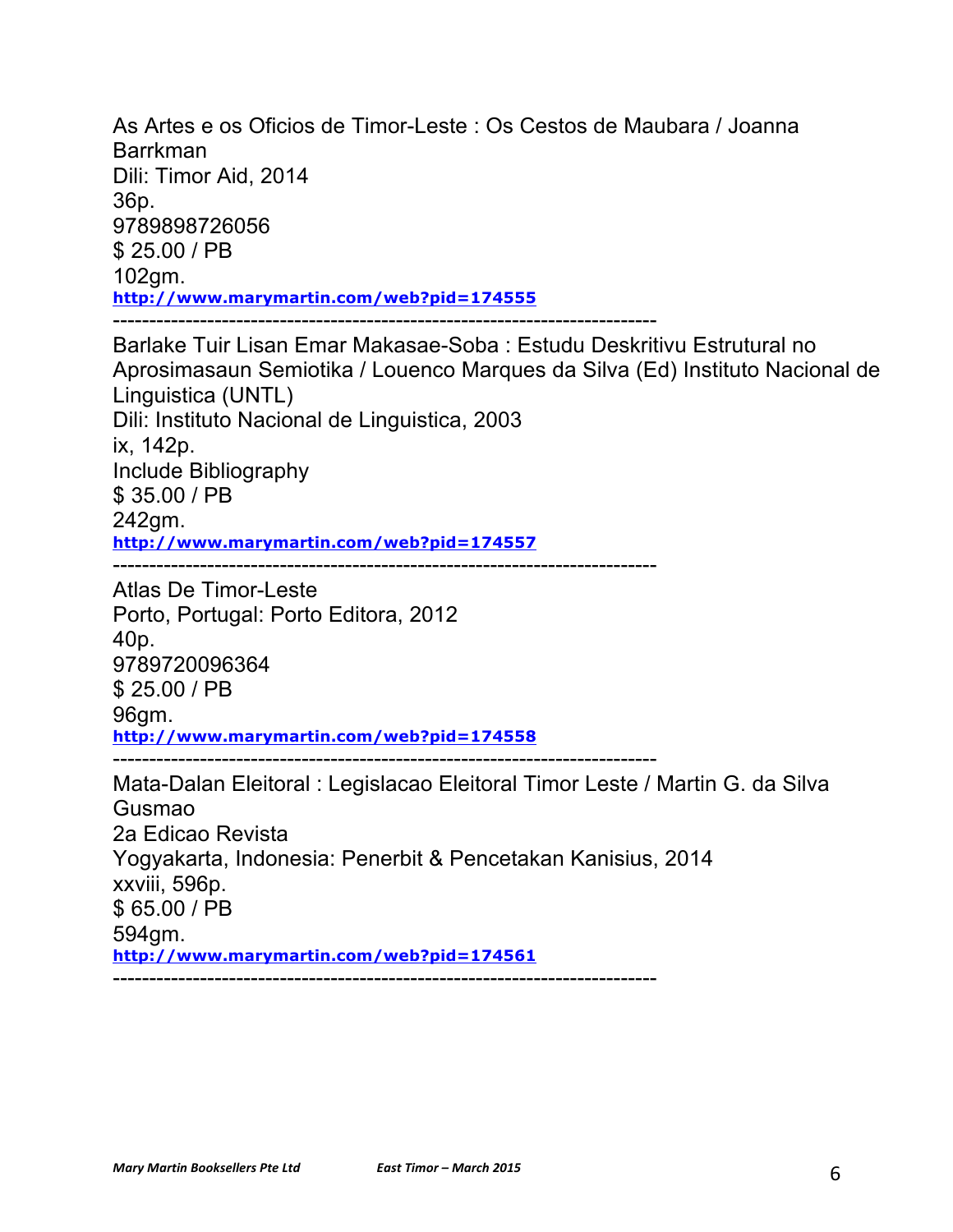Dicionario De Tetum-Portugues / Luis Costa (Ed) Fernando Mao de Ferro 2a Edicao Apartado, Lisboa: Edicoes Colibri/Instituto Camoes, 2006 350p. 9727722601 \$ 35.00 / PB 278gm. **http://www.marymartin.com/web?pid=174565** --------------------------------------------------------------------------- 26 anos, um testemunho / Manuel Carceres da Costa 2a Edicao Dili: Livraria Central, 2013 xx, 132p. \$ 30.00 / PB 236gm. **http://www.marymartin.com/web?pid=174566** --------------------------------------------------------------------------- Perfil Distritu Aileu / Egas Moniz Dili: Instituto Nacional de Linguistica, 2003 34p. \$ 15.00 / PB 60gm. **http://www.marymartin.com/web?pid=174567** --------------------------------------------------------------------------- Timor After the War / Maria Firmino-McLaughlin Timor-Leste: Maria Firmino-McLaughlin 100p. \$ 25.00 / PB 144gm. **http://www.marymartin.com/web?pid=174568**  $-$ Dinner in Dili : Recipes from Timor-Leste Dili: Timor Aid, 2012 38p. Include Index \$ 35.00 / PB 100gm. **http://www.marymartin.com/web?pid=174569**

---------------------------------------------------------------------------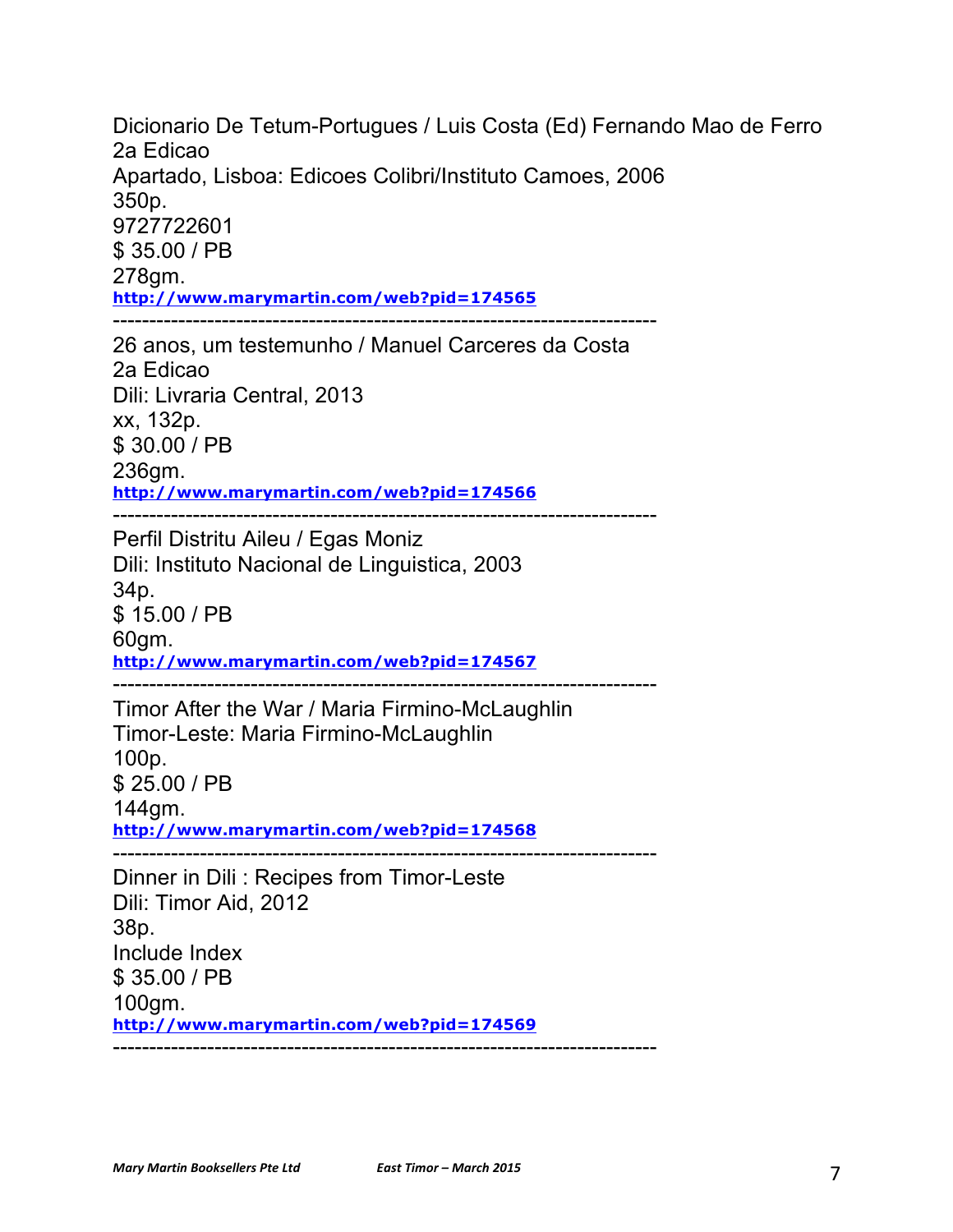FUNU : Perjuangan Timor Lorosae Belum Selesai / Jose Ramos Horta (Foreword) Dr. George Junus Aditjondro Timor-Leste: Solidamor, 1998 xxvi, 322p. In Bahasa Indonesian \$ 25.00 / PB 292gm. **http://www.marymartin.com/web?pid=174570** ---------------------------------------------------------------------------

Timor Leste Tempu Uluk : Istoria Nu'udar Testemunu No Lia-Loos / Manuel de Jesus Pinto Malang, Indonesia, Alta Pustaka, 2013 viii, 98p. 9792601031 ; 978979262601039 \$ 34.00 / PB 250gm. **http://www.marymartin.com/web?pid=174575** ---------------------------------------------------------------------------

Funak Klibur Lideransa : Respeitu Diversidade Integridade No Profisionalizmu / Manuel de Jesus Pinto Malang, Indonesia, Alta Pustaka, 2013 viii, 270p. 9792601007 ; 9789792601008 \$ 40.00 / PB 332gm. **http://www.marymartin.com/web?pid=174580** ---------------------------------------------------------------------------

Minha vida e uma poesia / Manuel Carceres da Costa Dili: Manuel Carceres da Costa, 2013 xii, 138p. \$ 25.00 / PB 226gm. **http://www.marymartin.com/web?pid=174582** ---------------------------------------------------------------------------

Ha'u Maka Lucas : Novela dahuluk iha dalen Tetun / Todosia Batista Ximenes (Tetun Ed) Evaristo da Silva Dili: Instituto Nacional de Linguistica, 2009 99p. \$ 20.00 / PB 100gm. **http://www.marymartin.com/web?pid=174583**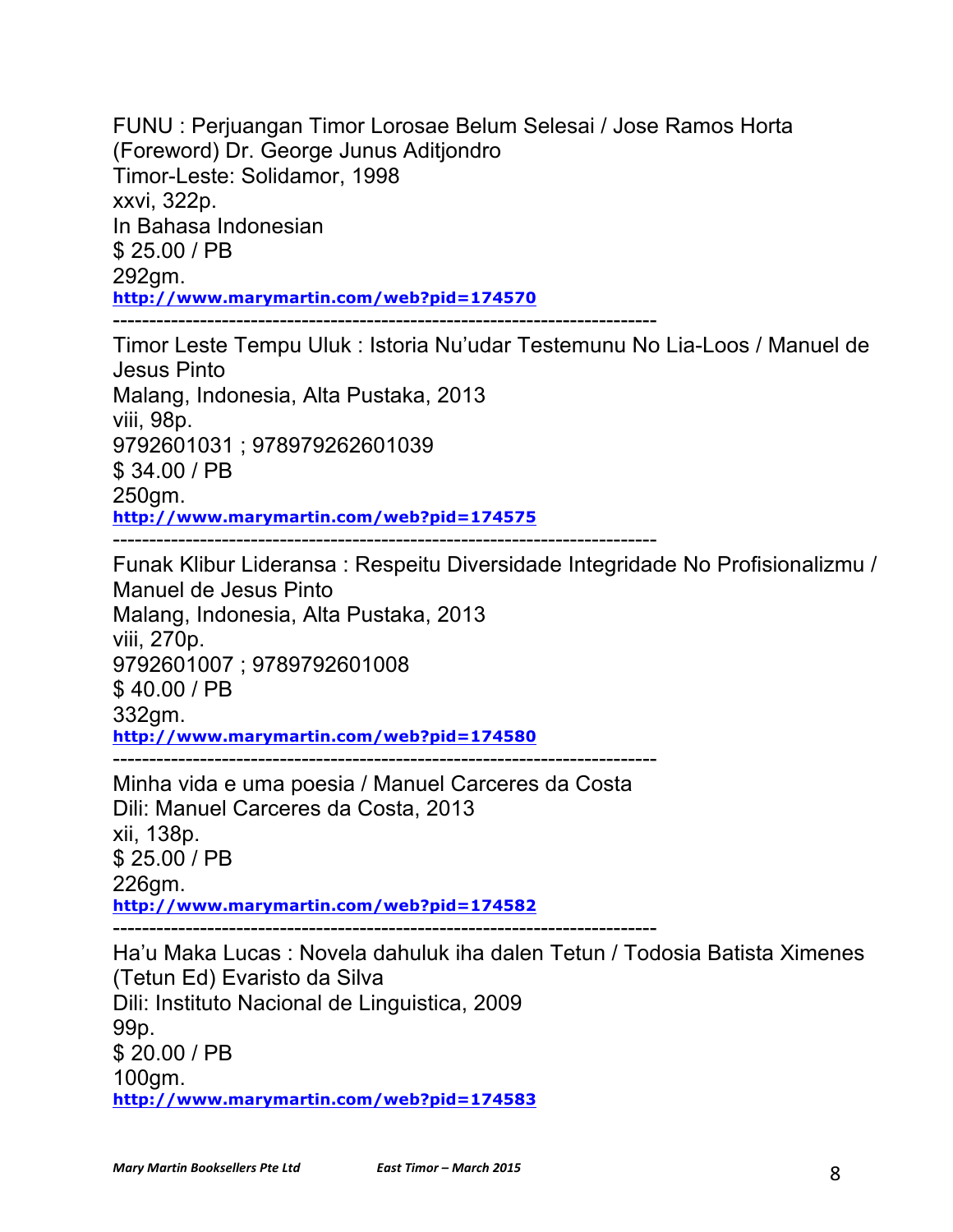Knananuk husi Akamutu / Zelia X Vital Dili: Timor Aid, 2013 48p. 9789898571311 \$ 20.00 / PB 76gm.

Manan Premiu 1° 2012 Istoria Timor Kompetisaun **http://www.marymartin.com/web?pid=174586**

---------------------------------------------------------------------------

---------------------------------------------------------------------------

Diariu husi La'orai ida / Maximus Tahu Dili: Timor Aid, 2013 64p. 9789899740792 \$ 20.00 / PB 94gm.

Manan na'in Premiu 2°ba Kompetisaun Istoria Timor 2011 **http://www.marymartin.com/web?pid=174587**

---------------------------------------------------------------------------

Mout Iha Kalohan / Jorgina Dos Santos Dili: Timor Aid, 2014 76p. 9789898726230 \$ 24.00 / PB 108gm.

Manan Na'in Premiu 1º 2013 Kompetisaun Istoria Timor **http://www.marymartin.com/web?pid=174589**

---------------------------------------------------------------------------

Word – Finder : English – Tetun, Tetun – Ingles / Catharina Williams-van Klinken Dili: Sentru Lingua, Dili Institute of Technology, 2008 vi, 148p. \$ 15.00 / PB 102gm. **http://www.marymartin.com/web?pid=174593** ---------------------------------------------------------------------------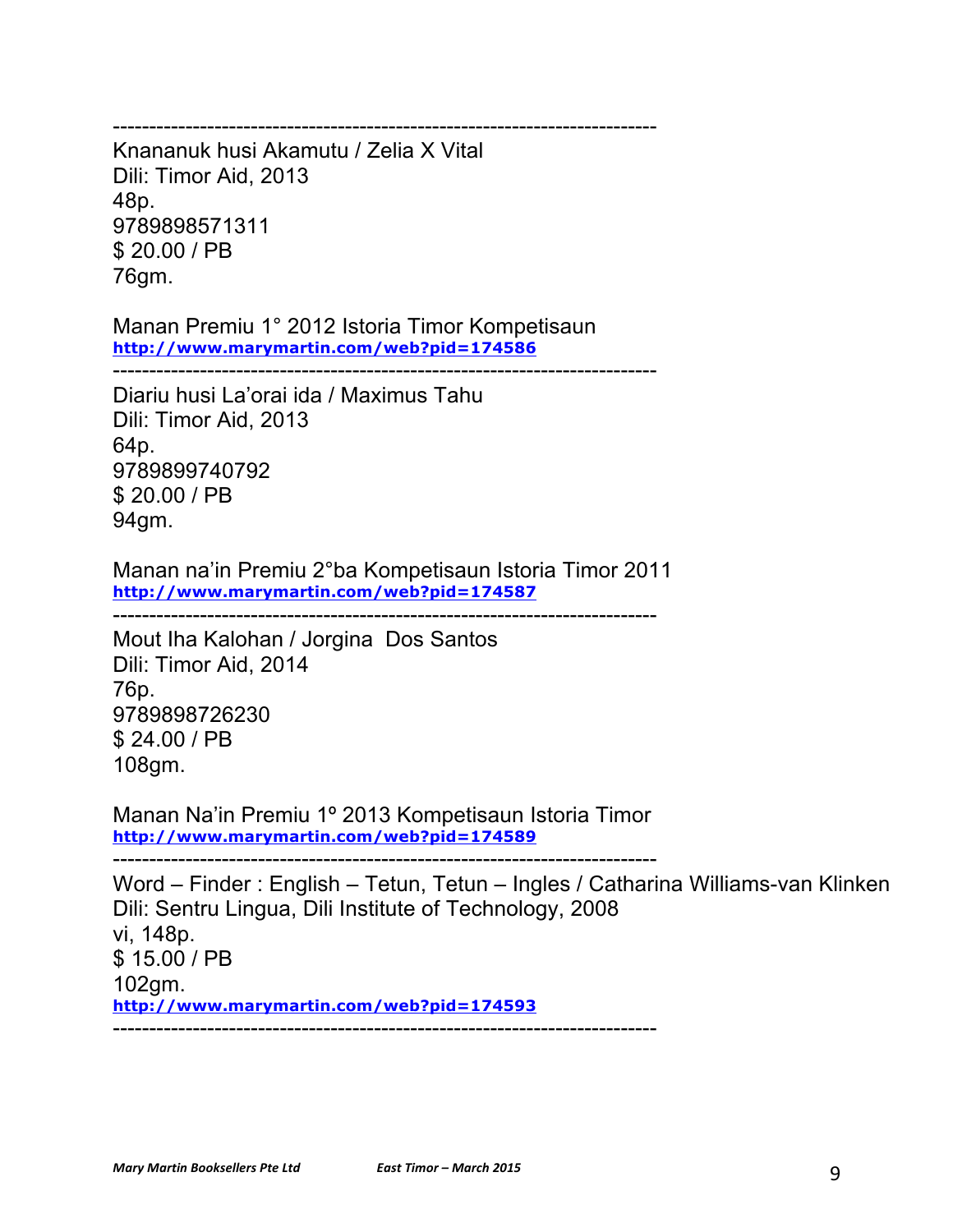Resistancia Timorense Arquivo & Museu = Reziztensia Timorense Arkivu & Muzeu Dili: The Timorese Resistance Archive & Museum, 2014 216p. In English, Portuguese and Tetum \$ 120.00 / HB 1620gm. **http://www.marymartin.com/web?pid=174596** ---------------------------------------------------------------------------

Husi bei ala Timor Sira Nia Liman : Arte no artesantu Timor-Leste = From the Hands of our Ancestors : The art and craft of Timor-Leste / (Ed) Joanna Barrkman Australia/Timor-Leste: Museum and Art Gallery Northern Territory & National Directorate of Culture, Timor-Leste, [2008] 9780977502233 \$ 150.00 / HB 1470gm. **http://www.marymartin.com/web?pid=174600**

---------------------------------------------------------------------------

A Arte de Futus : Tecelagem Ikat em Timor-Leste = The Art of Futus : Ikat Weaving of Timor-Leste / Joanna Barrkman  $3<sup>rd</sup>$  Ed. Dili: Timor Aid, 2014 42p. 9789898726223 \$ 30.00 / PB 176gm. **http://www.marymartin.com/web?pid=174603** ---------------------------------------------------------------------------

Hametin Kultura Kemak Marobo – uluk no agora = Reaffirming the Kemack Culture of Marobo – Then and Now / Joanna Barrkman Dili: Timor Aid, 2013 60p. Includes 1 DVD 9789899806436 \$ 65.00/ PB 384gm. **http://www.marymartin.com/web?pid=174605** ---------------------------------------------------------------------------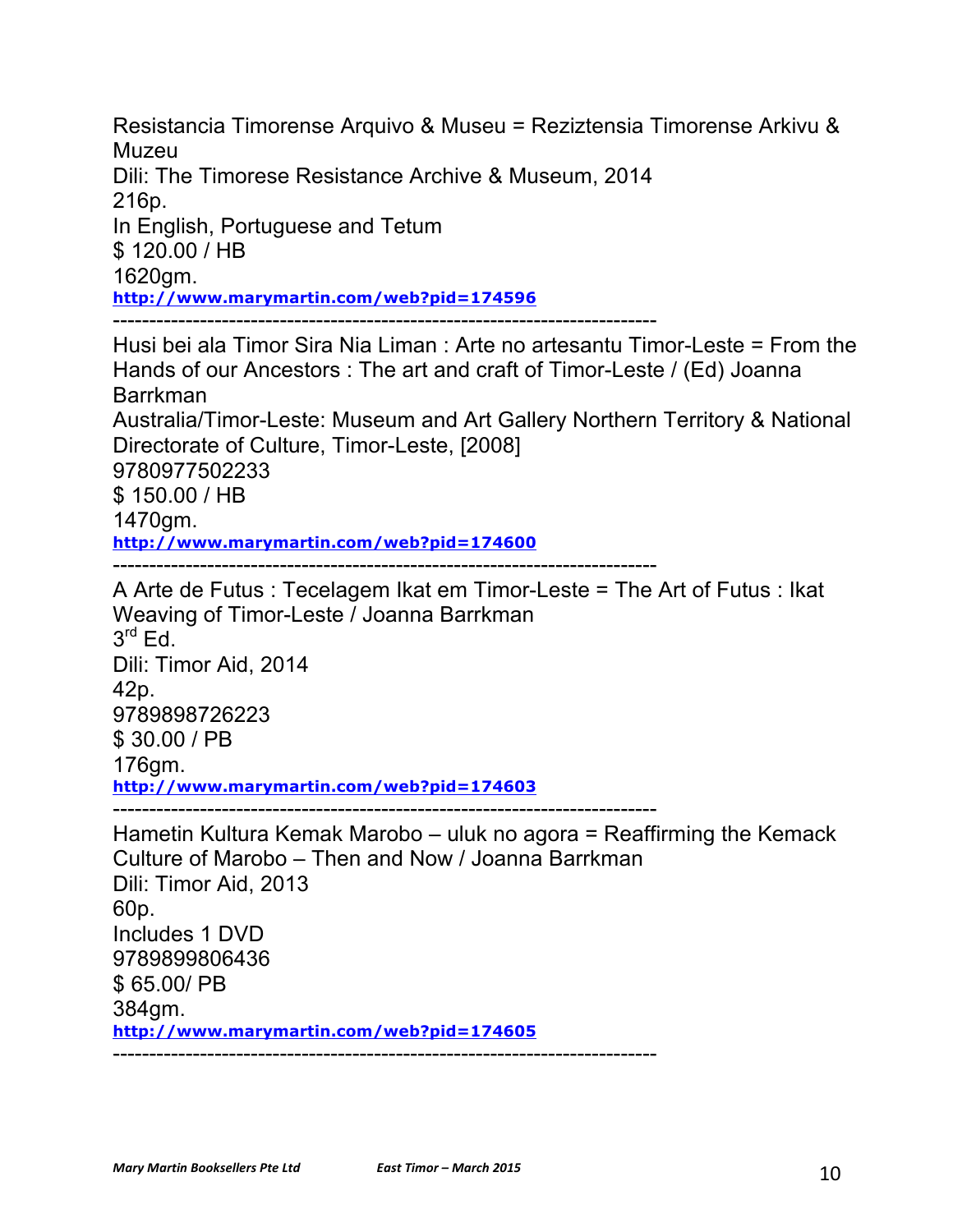Lian Husi Klamar : Musika Tradisional Husi Timor-Leste = Sounds of the Soul : The Traditional Music of East Timor / Ros Dunlop (Ed) Susan Shineberg Rozelle NSW, Australia: Tekee Media Inc, 2012 160p. Includes 1 DVD 9780646581835 \$ 100.00 / PB 668gm. **http://www.marymartin.com/web?pid=174609** ---------------------------------------------------------------------------

Honrar a memoria, preparar o futuro = Honouring the memory, nurturing the future / Kirsty Sword Gusmao Dili: Memorial de Dare : Café & Museu,2009  $1v$ \$ 20.00 / PB 128gm. Catalog Timor-Leste na Guerra Mundial II = Timor-Leste in the WW II **http://www.marymartin.com/web?pid=174610**

---------------------------------------------------------------------------

Timor : Em memoria de Augusto Cesar da Costa Mousinho - vice-presindete da U.D.T. : Heroi esquecido / Rui Brito da Fonseca Dili: Crocodilo Azul, 2014 216p. 9789892048321 \$ 70.00 / PB 466gm. **http://www.marymartin.com/web?pid=174613**

Concise English-Tetum Dictionary / Geoffrey Hull Winston Hills NSW, Australia: Sebastiao Aparicio da Silva Publications (SASP), 2006 382p. 1741382238 ; 9781741382235 \$ 55.00 / PB 654gm. **http://www.marymartin.com/web?pid=174615** ---------------------------------------------------------------------------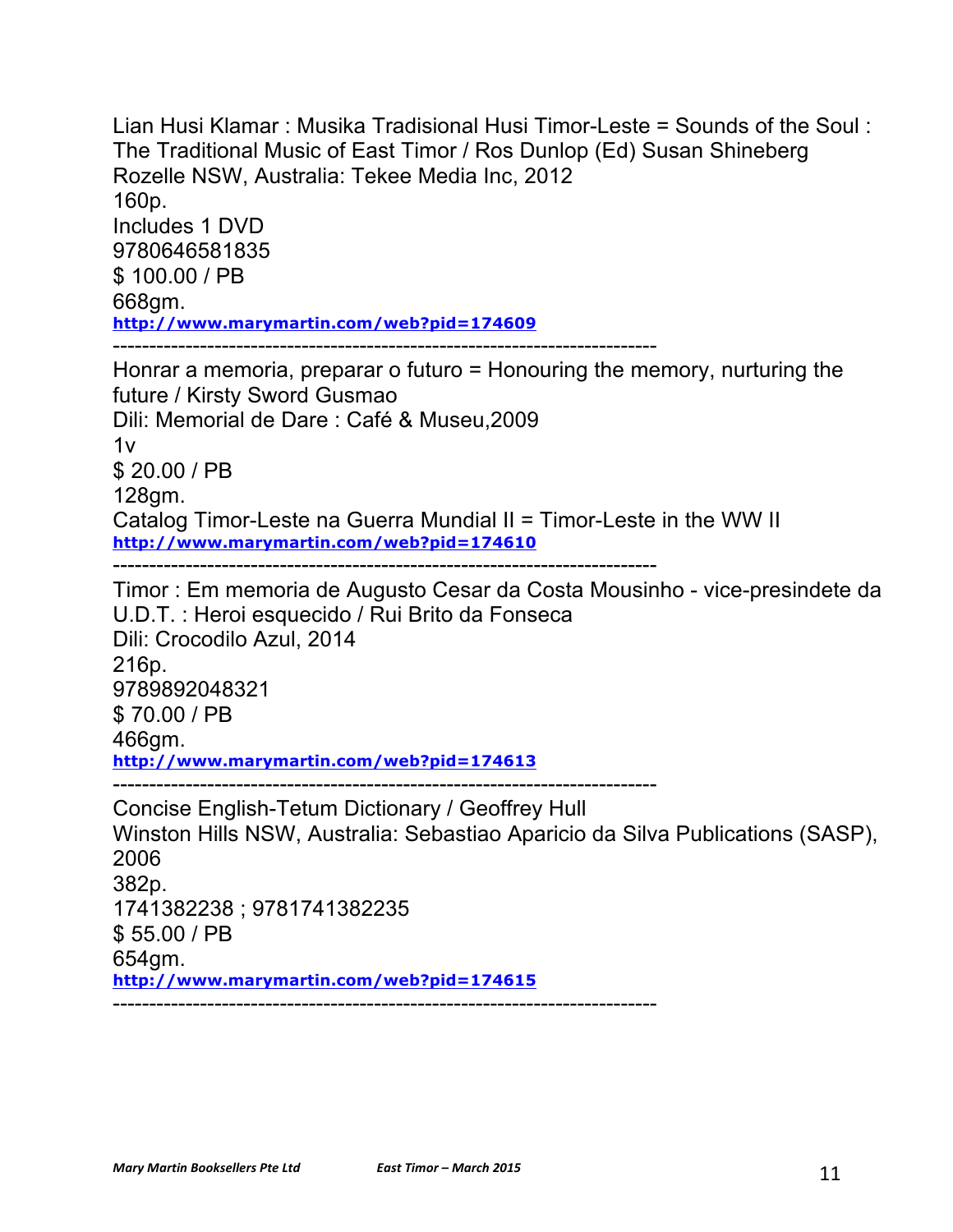Timor-Leste Um Povo Tres Direitos (E uma Historia de Direito) Volume 1 / D. Boaventura – Liurai de Manufahi & Benjamin Cardoso Timor-Leste: Benjamin Cordoso vi, 192p. \$ 40.00 / PB 422gm. **http://www.marymartin.com/web?pid=174617** ---------------------------------------------------------------------------

Timor-Leste Um Povo Tres Direitos (E uma Historia de Direito) Volume 2 / D. Boaventura – Liurai de Manufahi & Benjamin Cardoso Timor-Leste: Benjamin Cordoso vi, 175p. \$ 40.00 / PB 364gm **http://www.marymartin.com/web?pid=174618**

---------------------------------------------------------------------------

Timor-Leste Um Povo Tres Direitos (E uma Historia de Direito) / D. Boaventura – Liurai de Manufahi & Benjamin Cardoso  $2^{nd}$  Edition.

Timor-Leste: Benjamin Cordoso, 2011 482p. \$ 60.00 / PB 786gm.

**http://www.marymartin.com/web?pid=174619**

---------------------------------------------------------------------------

Timor Timur : Perginya Si Anak Hilang / Lela E. Madjiah Jakarta Pusat: Antara Pustaka Utama, 2002 xxiv, 230p. Include Index 9799258111 \$ 30.00 / PB 406gm. **http://www.marymartin.com/web?pid=174621**

---------------------------------------------------------------------------

Tetun Language Course / Catharina Williams-van Klinken  $2^{nd}$  Ed. Dili: Peace Corps East Timor, 2011 xvii, 268p. \$ 50.00 / PB 565gm. **http://www.marymartin.com/web?pid=174623**